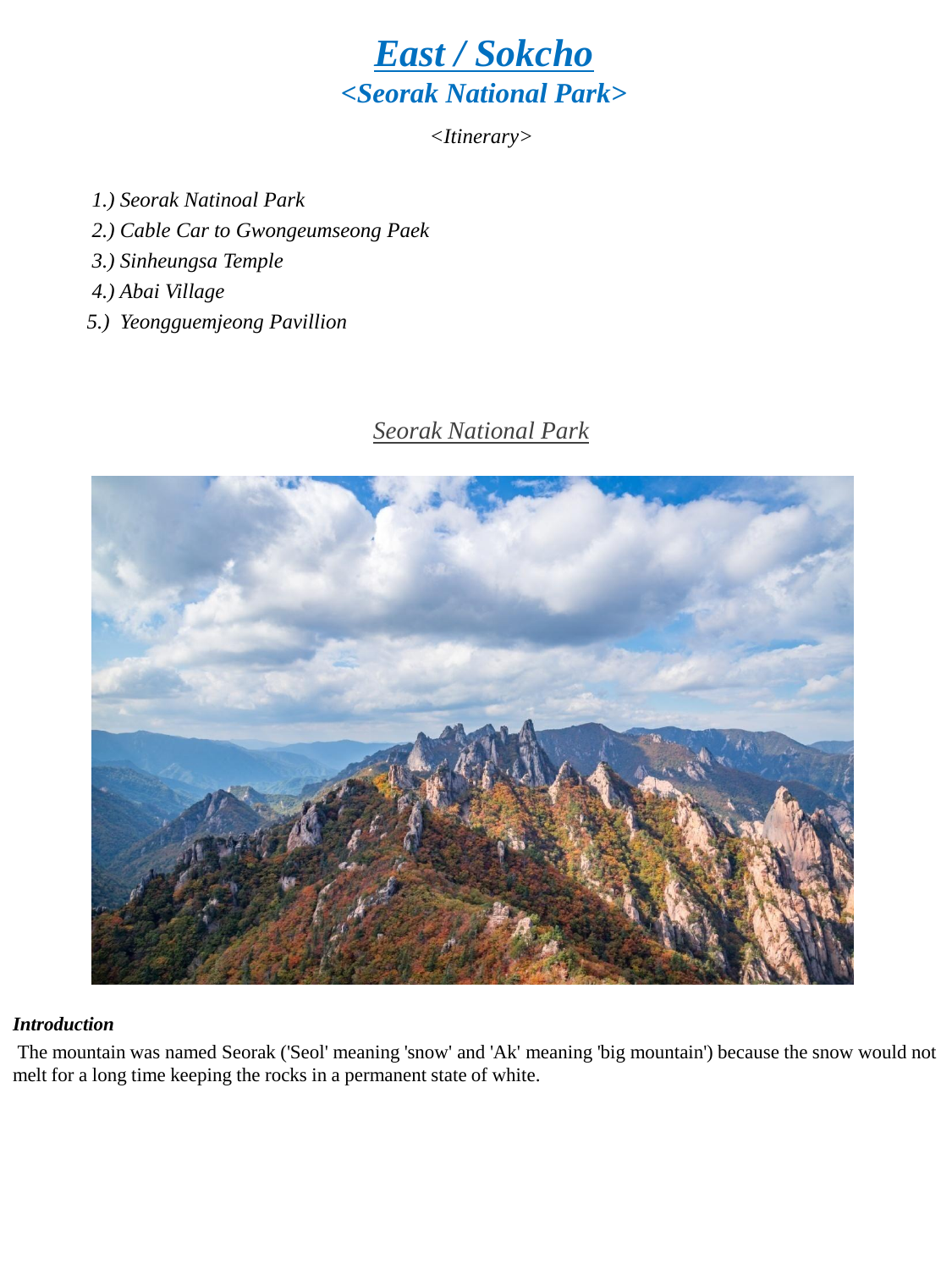*Cable Car to Gwongeumseong Fortress*



#### *Introduction*

Gwongeumseong Fortress is the site of a castle ruins located on Seoraksan Mountain. It is also called Gwon-Kim Castle, as there is a legend that two generals named Gwon and Kim, built the castle to avoid war.



### *Sinheungsa Temple*

#### *Introduction*

Sinheungsa is a temple which used to be called Hyangseongsa, built by Jajangyulsa (590~658), who traveled to famous mountains all over the nation, in Queen Jindeok's (?~654) 6th year of reign. It was destroyed and rebuilt many times since.